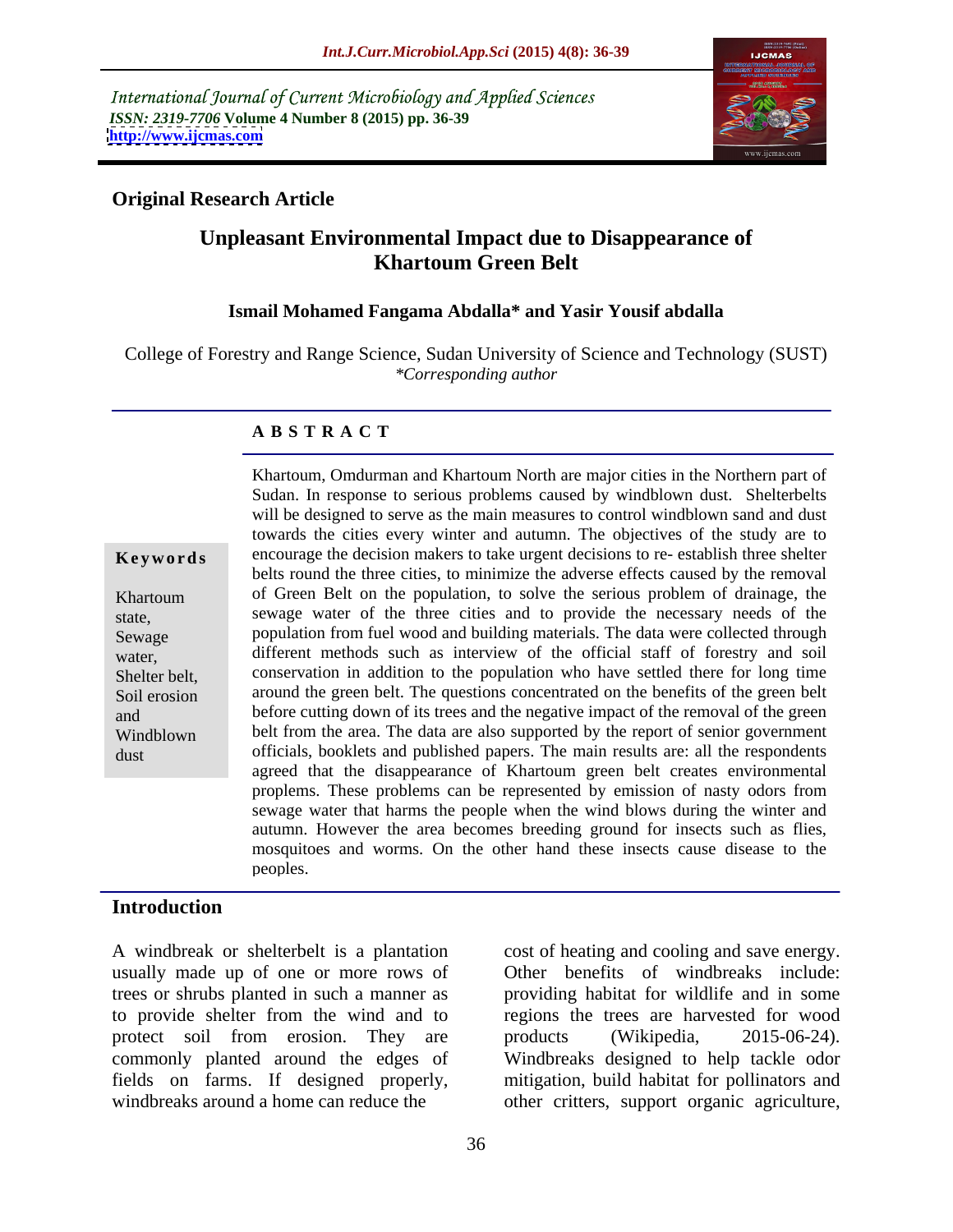augment biofuel production and make of topsoil, sending it into the air in dust storms that darkened the sky, drifted against

Windbreaks systems play an active role in improving the quality of the natural within the annual rainfall is 77mm starts environment, accelerating the development husbandry, and increasing ecological, social and economical benefits. In a vast reclaimed  $\frac{dP}{21^0}$ land, where detrimental dusts are of purpose can be exclusively to control soil erosion, dust generation and diffusion (Bitog *et al.,* 2009). However, the generation of dust from the ground surface and its diffusion to nearby surrounding areas has become an emerging concern. This usually happens during the very dry months from late February to May where the wind velocity ranges from 2.0 to 7.0 m/s (Bitog *et al.,* 2009). He added the dusts also contains significant amount of sodium chloride (NaCl) and fine particles which are very harmful to plants and people. To minimize these problems, for long term protection, natural windbreaks such as trees are strongly

established in 1962 by Forest Department under supervision of the Ministry of Irrigation and Hydro electric Power. It was Soba west to Blue Nile East to petroleum reservoirs near White Nile West. The total

landscapes more resilient to climate change. and3 km wide. There were five roads Uses of windbreaks are still just as passing through the green belt in addition to important today (Andy Mason, 2011). One rail way that runs from Gezira to Khartoum. of the biggest problems on the Great Plains The whole area was fenced by metal wires during the drought was the power of wind (Musand and Kamel,1964). The green belt erosion that decimated exposed soil. In some was a reserved forest, gazette No.978, 15 places wind blew away three to four inches 12-1962 and free from rights and privileges, barns and houses, choked people and caused sandy silt and clay poor of organic matters, dust pneumonia. azotes and nitrogen. The climate is semi of agriculture, forestry and animal temperature ranges between  $29^{\circ}$  C and  $35^{\circ}$  C enormous concern, windbreak's main Mayo,Salama,Ed husein,Soba Aradi and area was about 2954.7 hectares, 15 km long free from natural obstacles. Its land is level with slight slope at North-west; the soil is desert; North east dry wind is prevailing in winter and south east wet wind prevailing in autumn. The annual rainfall is77mm starts from June to August. The maximum C and  $35^{\circ}$  C C the minimum temperature ranges between C and  $28^{0}$  C (Musa, 2004). The  $^{0}$  C (Musa, 2004). The population settled around the green belt in Elkibashab. The vegetation cover of the green belt consisted of different species such as *Eucalyptus camaldulensis, Acacia tortilis, Acacia ehrenbergiana, Acacia seprocarpa, Acacia radiana* and *Parkinsonia aculeate* (Musa, 2004)*.* The Green Belt was established for the purposes of protecting the citizens of Khartoum from blowing dust storms, using sewage water for irrigation of the trees, conservation of the soil, provide fuel wood and building materials for the population, amenity area use for recreation of activities and providing fodders for livestock (Musand and Kamel, 1964).

### recommended. **The area after the removal of the Green Khartoum Green Belt in 1962 Belt**

Khartoum Green Belt (K.G.B) was Ali et al. (2009) reported that the area located between the Blue and White Nile in some areas intensified coupled with wide South of Khartoum Town. It extended from spread of mosquitoes, flies and other insects Ali *et al.* (2009) reported that the area becomes unfavorable and the beautiful scenery has disappeared. The windblown dust continues every year, the air pollution spread of mosquitoes, flies and other insects and the poor people lost the fuel wood and building materials.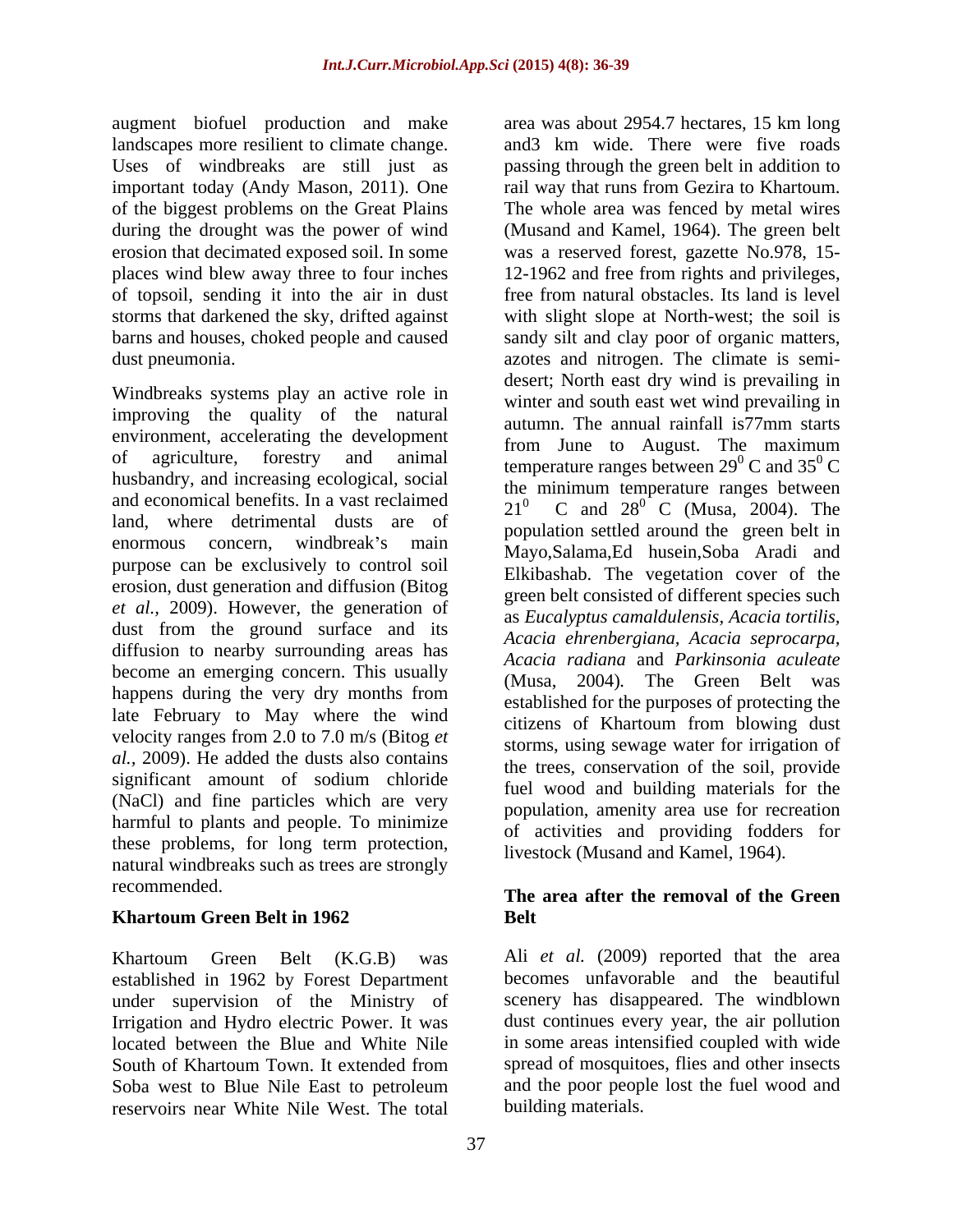The trees of Green Belt were irrigated by processed sewage water that is 13590 cubic meters per day from Algoz sewage water<br>station The disappearance of the green belt **Environmental benefits of Khartoum** station. The disappearance of the green belt causes some problems such as draining of sewage water which has increased with rapid population growth in Khartoum,<br>environmental benefits of Khartoum Green spread of factories, The citizens were affected by wind blowing dust from June to August every year and the people suffer from dust due to deposits of the fine particles of dust on the houses and building causing diseases when it sinks into the lungs during the breathe, Spread of nasty odors in the area and disappearance of fuel wood and

The study has come up with the following the quality of the natural environment. reclaimed land, where

- 1. To encourage the decision makers to take urgent decisions to re- establish three shelter belts around the three major cities.
- 2. To minimize the adverse effects caused  $\frac{\text{Socual}}{\text{Socual}}$ by the removal of Green Belt towards
- 3. To solve the serious problem of sewage water of the three major cities.
- 4. To provide the needs of the population

The data were collected through different methods such as conducting interviews with the official staff of forestry and soil conservation in addition to population who have settled for long time around the Green Belt. The questions concentrated on the benefits of the green belt before cutting down its trees and the negative impact of the removal of the green belt from the area. The data are also supported by the report of

**Problem** senior government officials, booklets and published papers.

# **Results and Discussion**

### **Environmental benefits of Khartoum Green Belt prior to its removal**

building materials. and Kamel, 1964) and (Bitog *et al.,* 2009). objectives: environment, reclaimed land, where All official staff mentioned that the environmental benefits of Khartoum Green Belt before its removal consist of protection of the population from wind blowing dust, providing shades, decreasing the rise of temperature through the evapo-transpiration of trees, conserving the soil removal from erosion by wind and rainy water. These benefits are the same as stated by (Musand Windbreaks systems play significant role in improving the quality of the natural environment, reclaimed land, where detrimental dusts are of enormous concern. The main purpose of windbreaks can be exclusively to control soil erosion, dust generation and diffusion.

### **Social benefits of K. G. B. before its removal**

the population. The reviewers also said that K. G. B. before from fuel wood and building materials bend as a manity place for meanstian and and fodders for livestock.<br>
scientific tours for the students. This is also **Materials and Methods** Kamel, 1964) and (Bitog *et al.,* 2009). The clearance provided fuel wood, building materials for the population settled round the belt, providing fodders for livestock and used as amenity place for recreation and the same as reported by (Musand and Green Belt has led to increase of ecological, social and economical benefits.

## **Negative impact of the removal of Khartoum Green Belt**

All the respondents agreed that the disappearance of Khartoum green belt creates environmental problems. These problems are: emission of nasty odors from